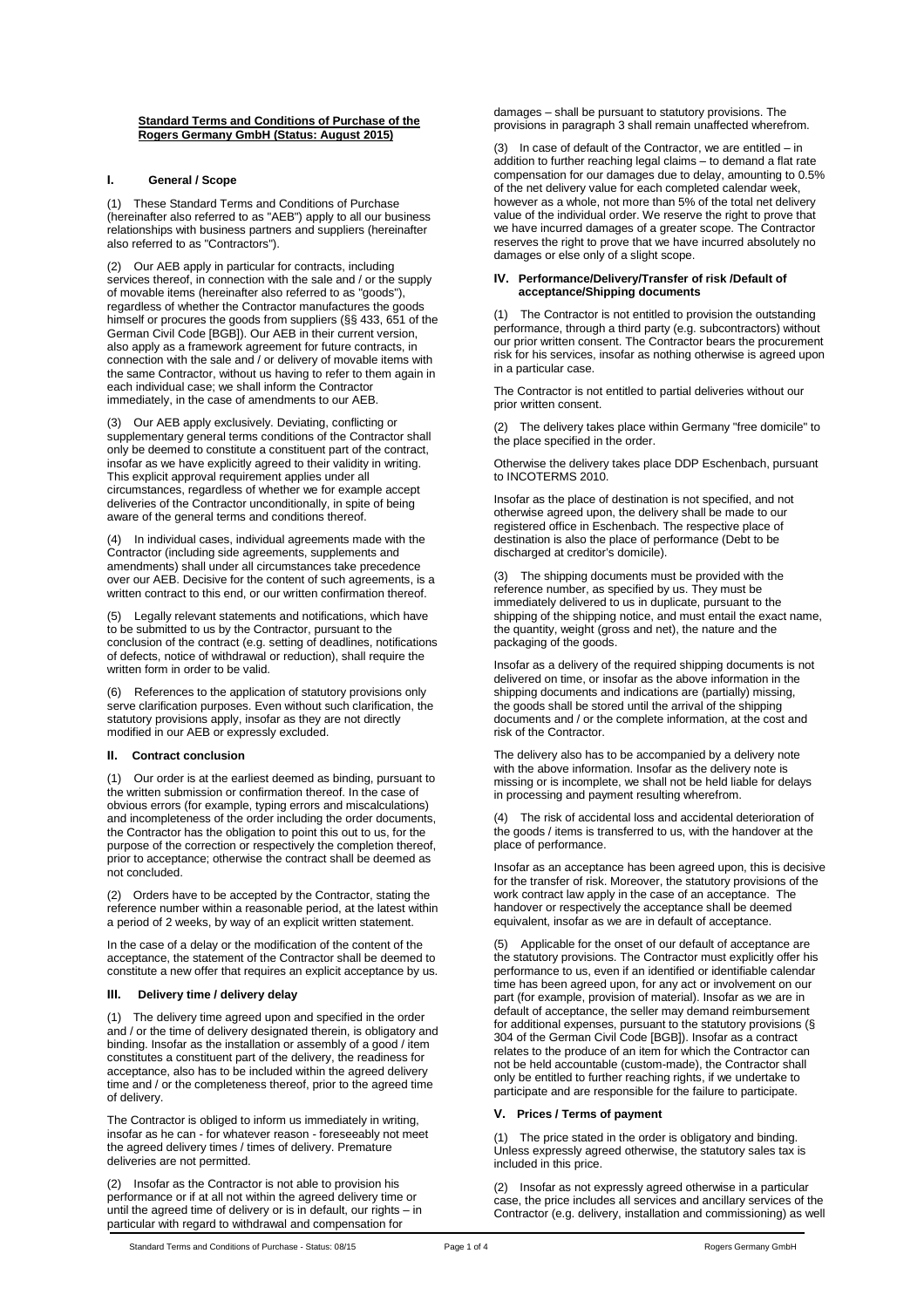as all additional costs (e.g. proper packaging, transport costs including any transport and liability insurance). The Contractor is pursuant to our request, obliged to take back the packaging material.

(3) Payment is made, unless otherwise agreed in writing, within 14 days with 3% discount or within 30 days net, calculated from the date of complete delivery and performance (including any agreed acceptance) and presentation of an auditable and proper invoice to this end with us, at the address listed as the invoice address.

The preconditions of maturity have in any case to be indicated in the order references of the invoices. They should provide an accurate description of each item by maintaining the numbering from the order. Duplicate copies of invoices should be clearly marked.

Insofar as the Contractor is pursuant to agreement, also required to provide material tests, inspection, quality documents or similar information, the presentation thereof is likewise a precondition of maturity.

A cash discount is also permissible, insofar as we offset receivables due within the discount period, or withhold payment of an appropriate amount on account of existing defects. In the latter case, the discount period begins with the successful remedy of defects.

A payment period prior to the agreed delivery time can only start, pursuant to an explicitly written agreement.

In the case of a bank transfer, payment shall be deemed to be timely made, insofar as our bank transfer order is received by our bank, prior to the expiry of the payment period; we are not responsible for delays caused by the banks involved in the payment process.

We do not owe any default interest. The default interest rate is an annual 5 percentage points above the base rate. Applicable in the case of the onset of our default, are the statutory provisions, whereby possibly in derogation thereof, a written reminder by the Contractor shall in any case be required.

(5) We are entitled to the statutory extent, to offsetting and retention rights as well as the defence of breach of contract. We are in particular entitled to withhold due payments, insofar as we are entitled to claims arising from incomplete or defective performance against the Contractor.

(6) The Contractor is entitled to offsetting and retention rights, only with regard to legally established or undisputed counterclaims.

#### **VI. Warranty claims / Incoming goods acceptance and inspection**

(1) Applicable in the case of our rights in connection with material and legal defects of the goods (inclusive wrong and short delivery as well as improper installation, improper assembly, operation or instruction manual) and in connection with other breaches of duty by the Contractor, are the statutory provisions, insofar as not specified otherwise hereinafter.

(2) Pursuant to the statutory provisions, the Contractor shall in particular be liable for ensuring that the goods have the agreed quality at the time of the transfer of risk to us. Valid as the applicable agreed quality are in any case, those product descriptions which – in particular by name or reference in our order – are the object of the relevant contract or are referenced in the same manner as in these AEB, in the contract. It thereby makes no difference, whether the product description originates from us, the Contractor or the manufacturer.

(3) In derogation from § 442 paragraph 1 sentence 2 of the German Civil Code [BGB], we are also entitled to claims for defects without restriction, insofar as a defect remained concealed to us, due to gross negligence, at the time of the conclusion of the contract.

(4) The statutory provisions (§§ 377, 381 of the German Commercial Code [HGB]) shall apply, with respect to the commercial duty to examine and the requirement to give notice of defects, subject to the following conditions: Our obligation to inspect is limited to defects that are clearly discernable within

the framework of our incoming goods inspection, pursuant to the external assessment of the shipping documents as well as our quality control within the framework of sampling procedures (e.g. transport damage, wrong and short delivery). Insofar as acceptance has been agreed upon, there is no inspection obligation. Moreover, it depends on how far an inspection is feasible, subject to the circumstances of the individual case, in the ordinary course of business.

Our duty to give notice of defects discovered later remains unaffected.

(5) Any costs incurred by the Contractor for the purpose of the inspection and reworking (including any removal and installation costs) shall be borne by the latter, even if it turns out that no default was actually present. Our liability for damages, in the case of unwarranted remedial demands remains unaffected, whereby we shall nevertheless only be liable, insofar as due to established circumstances or through gross negligence, we failed to realise that no default was actually present.

(6) Insofar as the Contractor does not fulfil his obligation for subsequent performance – according to our option, by remedying the defect (rework) or through the delivery of a defect-free item (replacement delivery) – within a reasonable period set by us, we can remedy the defect ourselves and to this end, demand reimbursement from the Contractor for the necessary expenses, or respectively for an appropriate advance payment. Insofar as the subsequent performance by the Contractor fails or is unreasonable for us (e.g. due to special urgency, endangerment of the operational safety or impending occurrence of disproportionate damage), no setting of a deadline is required; we shall as far as possible, inform the Contractor immediately about such circumstances, in advance.

(7) Moreover, we are entitled in the case of a material or legal defect, pursuant to statutory provisions, to reduce the purchase price or to withdraw from the contract. We are in addition, pursuant to statutory provisions, also entitled to compensation for damages and expenses.

The receipt and acceptance of the goods is carried out  $$ within the framework of normal business operation and during our usual business hours – pursuant to receipt or commissioning, insofar as the delivery is in accordance with the contract.

In the case of excess deliveries that exceed the level that is customary in commerce, we reserve the right to return the goods delivered in excess, at the expense of the Contractor.

The sole responsibility of the Contractor for the conformity of the goods is not affected by the acceptance or approval of drawings or patterns that are submitted by the Contractor.

# **VII. Protection provisions**

The Contractor undertakes to comply with the relevant prior art, unless otherwise agreed, and in particular to comply with the rules and guidelines established by the legislator, the supervisory authorities, the trade association and by the German Electro-technology Association (VDE), regarding design, accident prevention and environmental protection.

## **VIII. Product liability**

(1) The Contractor is responsible for all third party claims made for personal injury or material damage, resulting from a defective product supplied by him, and is insofar obliged to waive us, from any liability and any claims resulting wherefrom.

Within the framework of this indemnity obligation, the Contractor is pursuant to §§ 683, 670 of the German Civil Code [BGB], required to reimburse expenses arising out of or in connection with any claims of third parties, including recall actions carried out by us. We will – insofar as possible and reasonable – inform the Contractor of the content and scope of recall measures and give him an opportunity to take a position. Further reaching legal claims remain unaffected.

The Contractor has the obligation to take out and maintain product liability insurance with a reasonable and adequate sum per person / material damage. At our request, the Contractor shall be required to prove insurance cover.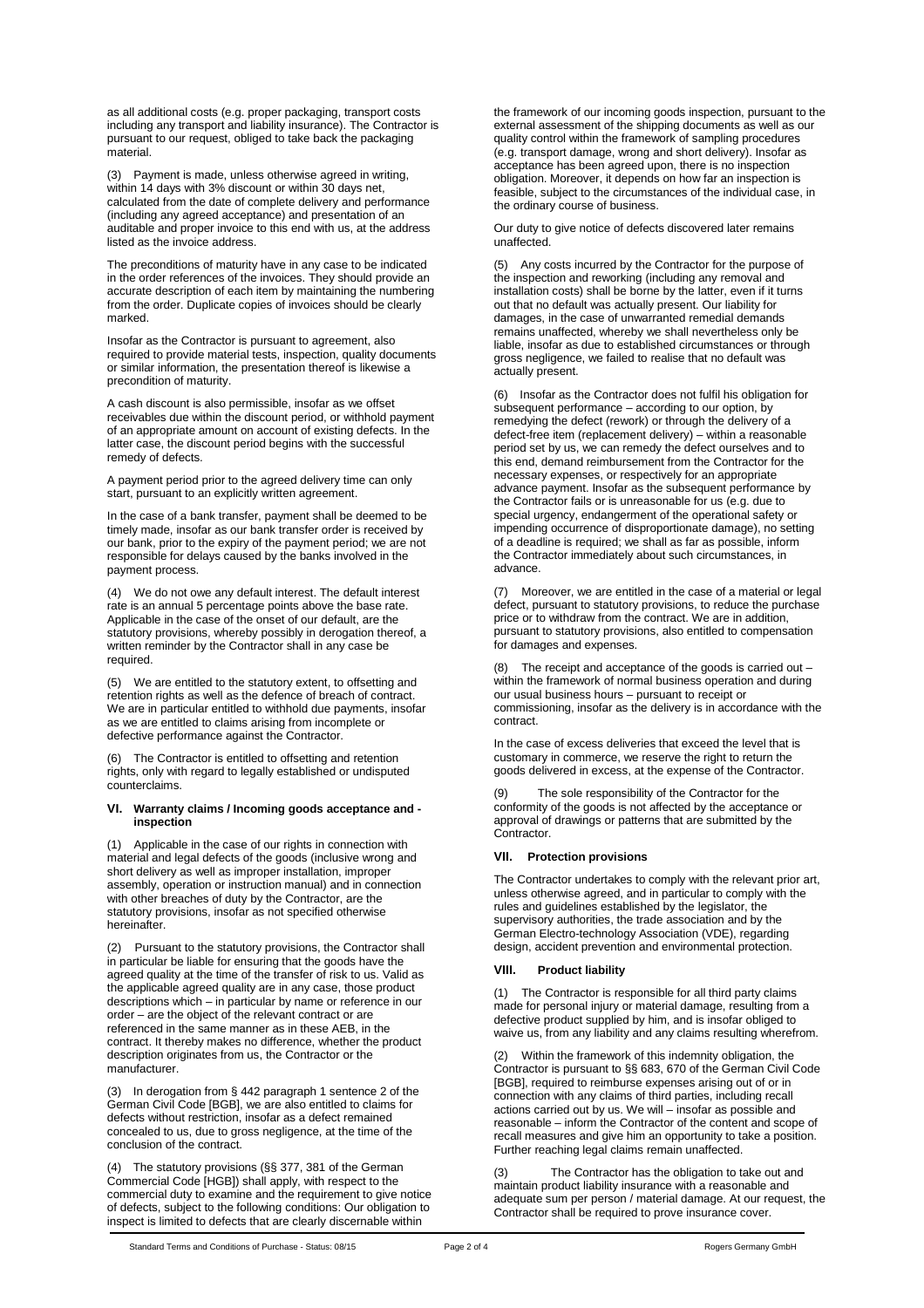## **IX. Confidentiality**

(1) The Contractor is obliged to treat our orders, the conditions thereof and all related commercial and technical details and documents and information that are made available with confidentiality and to only make use thereof for the processing or execution of the order. At our request, the Contractor shall immediately return to us all documents / information received, after the completion of the order / request. This commitment to confidentiality also applies for a period of 3 years after the end of the business relationship with the Contractor.

Exempt from the obligation to maintain confidentiality is publicly available information.

(2) Statements made by us, as well as tools, moulds, samples, models, profiles, drawings, artwork, teaching or comparable items that are handed over by us, or else drawings or objects, etc. prepared by us or the Contractor, based on such information, may only be used or exploited otherwise or else made known or accessible to third parties, pursuant to our written consent. They have to be protected against unauthorised inspection or use.

In the case of (also imminent) infringements of the above obligations, we can immediately demand the surrender of corresponding materials from the Contractor. The rights of retention of the Contractor shall be excluded in such a case.

(3) The Contractor shall be required to commit his subcontractors, in accordance with this section IX.

#### **X. Protection of ownership/ Transfer of ownership / Materials provided /Retention of title**

We reserve the ownership rights and copyright to illustrations, diagrams, drawings, calculations, implementation instructions, product descriptions and other documents. Such documents are to be used by the Contractor, exclusively for the contractual performance.

(2) The above provision shall apply mutatis mutandis to substances and materials (e.g. finished and semi-finished products), as well as to tools, templates, fixtures, models, patterns and other items that we provide to the Contractor for production purposes. Such objects / materials - as long as they are not processed - have to be stored separately and with due care at the expense of the Contractor and to a reasonable extent be secured against destruction and loss as well as be protected against damage of any kind. The Contractor shall, in particular be responsible for ensuring that adequate insurance is taken out and maintained, against the case of fire.

Such objects / materials are to be marked by the Contractor as our property.

Use thereof, by the Contractor for purposes other than the order, is not permitted. The liability relief pursuant to § 690 of the German Civil Code [BGB] is excluded.

(2) Tools, fixtures and models that are manufactured for contractual purposes and for which we are separately invoiced by the Contractor, shall become our property. Pursuant to the payment, the ownership of the tools, devices and models shall be transferred to us. Instead of the handover, the Contractor shall store the tools, devices and models with due care for us. We as such procure indirect ownership of the tools, devices and models within the meaning of § 868 of the German Civil Code [BGB].

The liability relief pursuant to § 690 of the German Civil Code [BGB] is excluded.

They shall have to be clearly identified by the Contractor as our property, to be stored with due care at the own expense of the Contractor, secured against damages of any kind, secured to a reasonable extent against destruction and loss, and only use made thereof for the purposes of the contract. The Contractor shall, in particular be responsible for ensuring that adequate insurance is taken out and maintained, against the case of fire.

The Contractor will notify us immediately of all not only insignificant damage to such objects. Upon request, he shall be under the obligation to surrender the objects to us in a proper condition, insofar as they are no longer needed by him for the fulfilment of the contracts concluded with us.

(3) Any processing, mixing or connection (Further processing) of goods / materials, provided by the Contractor, shall be made on our behalf. The same shall apply mutatis mutandis, in the case of the further processing of goods delivered by us, so that we are considered the manufacturer and at latest acquire the ownership of the product, pursuant to the further processing, in accordance with the statutory provisions.

Retention of title by the Contractor shall only apply, insofar as this relates to our obligation to pay for the products / goods, for which the Contractor has exercised the retention of title. This therefore in any case, excludes all other forms of retention of title, especially the extended, the forwarded and the prolonged retention of title.

## **XI. Industrial property rights**

1) The Contractor is in accordance with the provisions of paragraph 2, responsible for ensuring that no industrial property rights of third parties in European Union countries or other countries are violated, on account of the products delivered by him, by way of the manufacture thereof both in-house or through a third party.

(2) The Contractor is obliged to indemnify us from all claims by third parties against us, arising from the infringement of the intellectual property rights referred to under paragraph 1, as well as to reimburse us of all necessary expenses related to such claims. This entitlement is independent of any fault of the **Contractor** 

# **XII. Assignment**

The Contractor is not entitled to assign his claims arising from the contractual relationship to third parties. This does not apply, insofar as this relates to monetary claims.

## **XIII. Statute of limitation**

(1) The mutual claims of the parties are subject to the statute of limitation of the statutory provisions, insofar as not specified otherwise hereinafter.

(2) In derogation from § 438 paragraph 1 no. 3 of the German Civil Code [BGB], the general statute of limitation for claims for defects is 3 years, from the date of the transfer of risk. Insofar as an acceptance has been agreed upon, the statute of limitations period begins with the acceptance.

Pursuant to the receipt of our written notice of defects by the Contractor, the statute of limitation is suspended, until the Contractor rejects our claims or declares the remedy of the defects or otherwise rejects the continuation of negotiations with regard to our claims.

In the case of reworked and replaced parts, the agreed statute of limitations starts anew from the date of the remedy of defects, unless we have to assume on account of the conduct of the Contractor that he did not see himself obliged to take action, but only made the replacement delivery or remedy of defects as a gesture of goodwill or similar reasons.

The 3-year statute of limitation applies mutatis mutandis to claims arising from legal defects, whereby the statutory limitation period for in rem claims by third parties (§ 438 paragraph 1 No. 1 of the German Civil Code [BGB].) remains unaffected; Claims based on legal defects, moreover do not in any case expire, as long as a third party - particularly in the absence of a statute of limitation - can still assert claims against us.

(3) The limitation periods of the commercial law including the aforementioned extension apply – to the statutory extent – for all contractual claims for defects. Applicable insofar as we are also entitled to non-contractual claims for damages, on account of a defect, is the normal statutory limitation period (§§ 195, 199 of the German Civil Code [BGB]), unless the application of the limitation periods of commercial law in the individual case leads to a longer limitation period.

## **XIV. Choice of law/ Place of jurisdiction**

(1) Applicable for these AEB and for all legal relationships between us and the Contractor is the law of the Federal Republic of Germany, under the exclusion of the international uniform law, in particular the UN sales law. The requirements